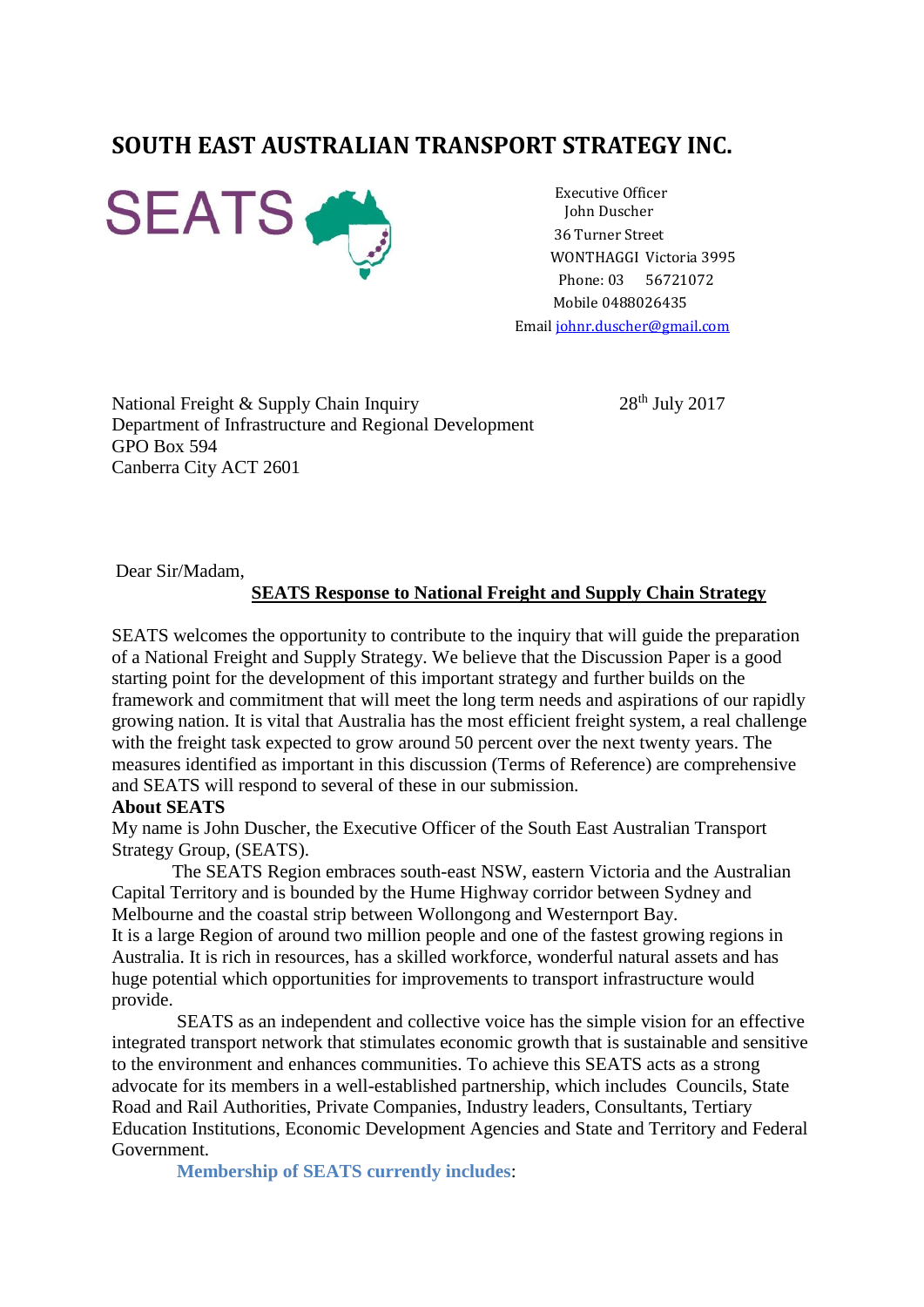East Gippsland Shire Council, Latrobe City Council, Wollongong City Council, Shellharbour City Council, Shoalhaven City Council, Wellington Shire, Wollondilly Shire Council, Baw Baw Shire Council, Bega Valley Shire Council, Eurobodalla Shire Council, Queanbeyan-Palerang Regional Council, South Gippsland Shire Council, Bass Coast Shire Council, Goulburn Mulwaree Shire Council, Snowy Valleys Council, Upper Lachlan Shire Council, Roads and Maritime Services(RMS), VicRoads, Bega Cheese, Gordon Charles Consultant, GHD, Murray Goulburn Co-Operative Co Ltd, NRMA, Forests NSW, Canberra Airport, NSW Ports, Port of Melbourne Corporation, RDA Far South East, RDA Southern Inland, Softwoods Working Group, Southern Group of Councils, RDA Gippsland Committee, Kastan Consulting, VicTrack, Kenn Beer- Safe System Solutions, Bransgrove Transport.

 We are a strategy based organisation that strongly advocates for the upgrading of the network of Roads, Rail, Ports, Airports and intermodal facilities to be able to move people, freight and commodities efficiently both within the region and connect with the transport network beyond and link with markets.

 SEATS works with its partners to identify where appropriate infrastructure is needed and these have become priority projects, underpinning economic development and social outcomes and aimed at stimulating vital investment from the Government and the private sector. This solid planning and advocacy has helped deliver several vital projects across the region over the past 23 years, has supported and promoted the growth of industry and engaged with many communities to address the issues that are creating barriers to their growth and prosperity. The need for additional Transport infrastructure and improvements to the existing infrastructure has been the basis of the strong advocacy work done by SEATS, offering a holistic approach and support for the Regional transport network. The basis of this strong advocacy is the development of a list of Priority Projects through its **Strategic** 

**Transport Network** document. This document has recently been reviewed and upgraded and provided to all elected Government representatives and agencies and SEATS members across the Region. It covers National, State and Local transport needs and is the basis of discussions with the decision makers, providing the strongest support for vital projects in a truly Regional approach.

The SEATS Regional Strategic Transport Network has been developed to achieve the following for the Region:

- **Economic Competiveness** by improving access to jobs, ports and key locations of economic activity
- **Environmental Protection** by providing sustainable transport systems and networks aimed at meeting existing and future needs whilst minimising the impact on the environment.
- **Enhanced Livability** by improving people's access to places of work, education, recreation and public health services.
- **Governance** by ensuring that decisions on regional infrastructure investments on transport are well informed, with improved integration of transport planning, evaluation and assessment.

**Improved safety outcomes for all users** delivered across the Region through improved infrastructure networks. Road safety remains a big issue with the increase of serious accidents and fatalities in the local roads network.

### **Existing Strategic Network**

# **Existing significant freight infrastructure**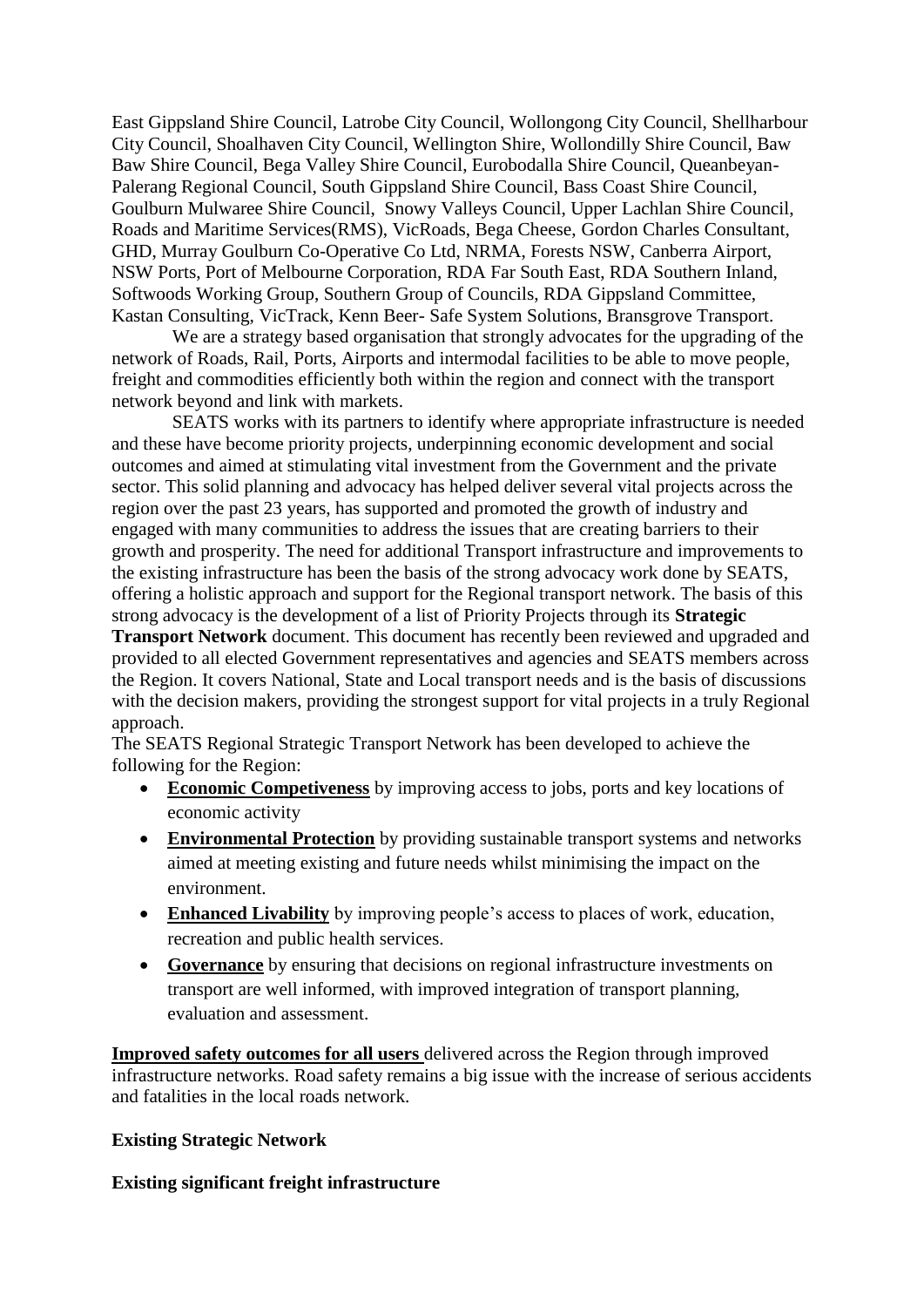### **Rail links**

Main Sydney to Melbourne rail corridor Bomaderry to Sydney rail corridor Bairnsdale to Melbourne rail corridor Moss Vale to Sydney rail corridor Canberra to Goulburn **Road links (a) Freight Corridors**  Hume Highway (Sydney-Melbourne) Barton Highway Federal Highway Princes Highway including M1 Motorway Picton Road (Wollongong to Hume Highway) M1 Motorway/Masters Road/Springhill Road from Gwynneville to Port Kembla Port Illawarra Highway (Albion Park Rail to Hume Highway) Kangaroo Valley Road MR92 (Princes Highway at Nowra to Nerriga) Kings Highway Tumut to Hume Highway at South Gundagai (Gocup Road) Monaro Highway Snowy Mountains Highway (Bega to Hume Highway) Imlay Road (Forestry Road) (linking Eden Port to Bombala) Strzelecki Highway (Leongatha to Princes Highway) South Gippsland Highway (Dandenong to Sale) Bass Highway (Lang Lang to Leongatha)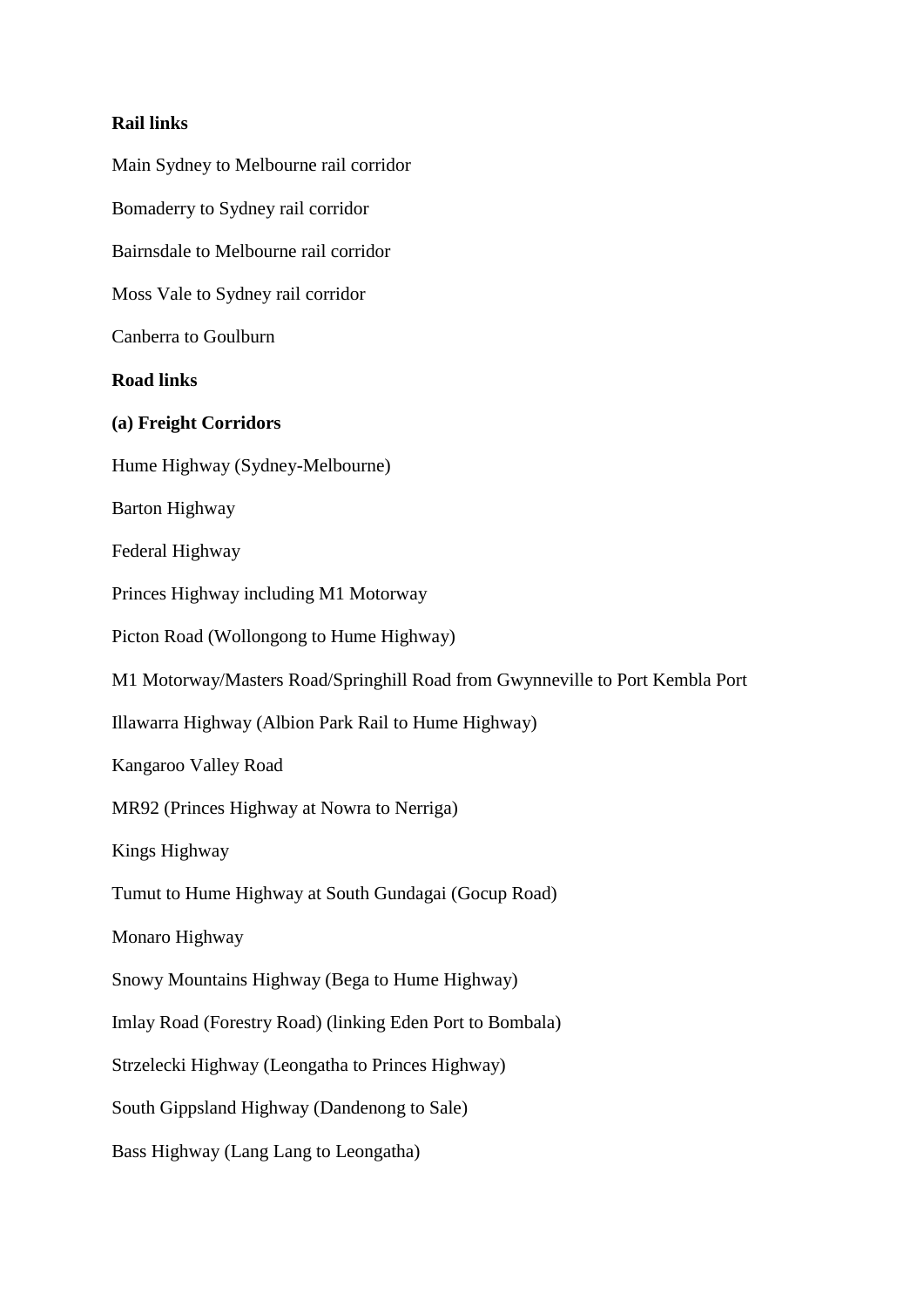Healesville-Koo Wee Rup Road (Koo Wee Rup to Pakenham) Western Port Highway (Dandenong Hastings Road)

Clyde – Five Ways Cranbourne Road

# **(b) Tourist Routes**

Moss Vale Road (Nowra North to Moss Vale)

Brindabella Road (Tumut to Canberra)

Kosciusko Road and The Alpine Way (Cooma to Thredbo)

Great Alpine Road (Bairnsdale to Wangaratta via Victorian Alps)

Phillip Island Road (Anderson to Cowes)

Wilsons Promontory Road (Meeniyan/Foster to Wilsons Prom)

Grand Ridge Road

## **Port links**

Port Kembla

Eden

Hastings

Barry Point (Port Anthony)

## **Intermodal Terminal links**

Port Kembla (road, rail, sea)

Moss Vale (road, rail / enterprise zone)

Hume Highway Distribution Centres (Yass, Albury)

Goulburn (road, rail)

Tarago (road, rail - currently waste only)

Eden (road, sea)

Wagga Wagga (road, rail)

Cootamundra (road, rail)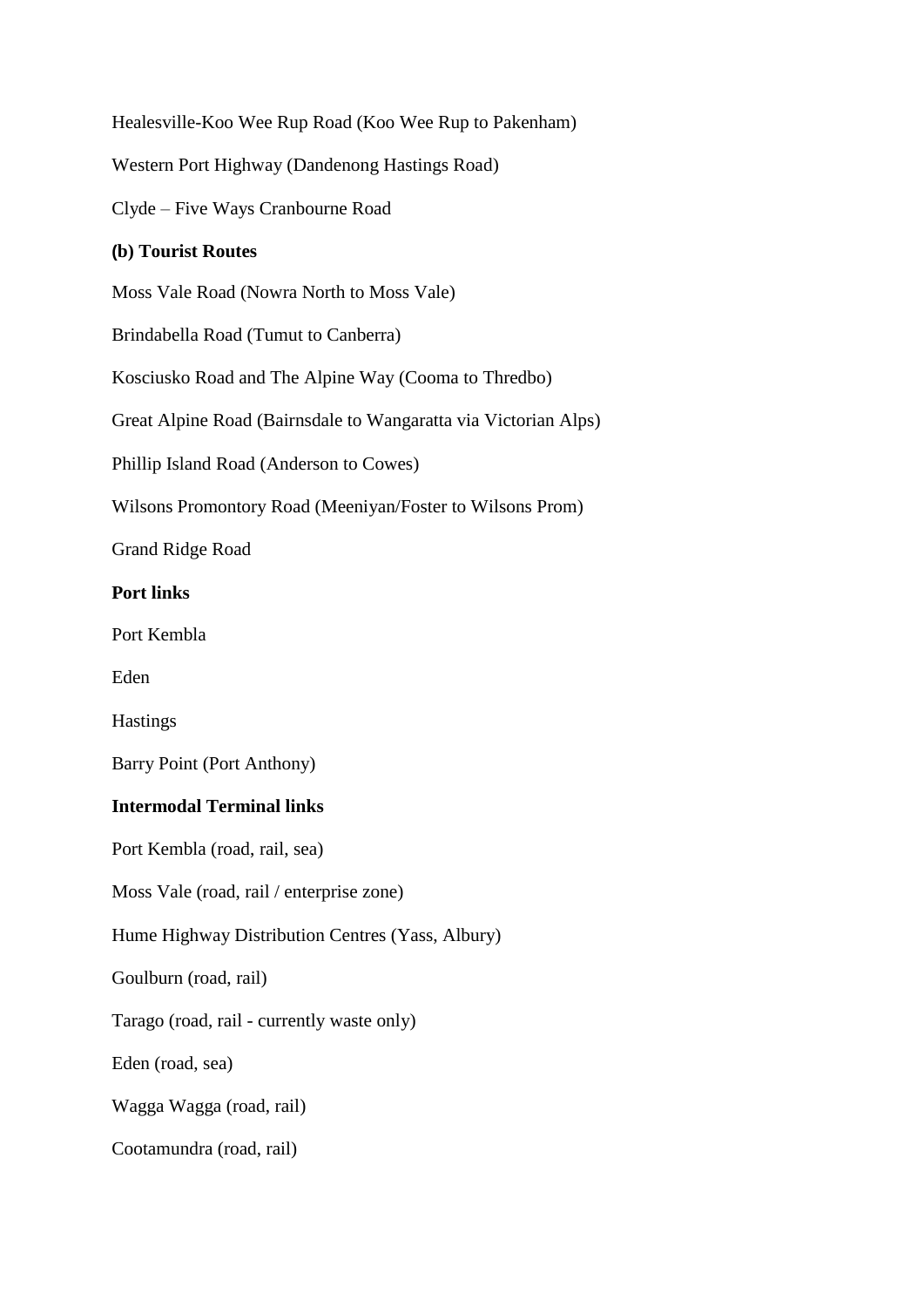Canberra Airport

Bairnsdale (road, rail)

Morwell (road, rail)

Port Hastings (road, rail, sea)

# **Air links – Where Regular Passenger Traffic (RPT) occurs**

Canberra

Merimbula

Moruya

# **Air links – Non RPT**

Illawarra Regional Airport

Nowra (HMAS Albatross - RAN)

Cooma (Snowy Mountain Airports)

Goulburn

West Sale

East Sale (RAAF)

Traralgon (Latrobe)

Bairnsdale

SEATS commissioned and released a Cross-Border Study in 2013 which provided an analysis and profile of the economic activity in the Region, identifying the importance of cross border movement and the constraints to further economic development and social connectivity( see attachment)

**Key Issues - SEATS believes that these issues need to be carefully considered when developing the Freight and Supply Chain Strategy** 

- **Congestion and cost to business- competitiveness**
- **Objectives for future planning do not adequately address the needs of those rural areas which have limited access to major forms of transport, inadequate infrastructure planning and expenditure and have limited access to public transport.**
- **Condition of infrastructure and lack of investment in infrastructure and planning. The current state of roads in some regional areas may make them unsuitable for some high productivity vehicles.**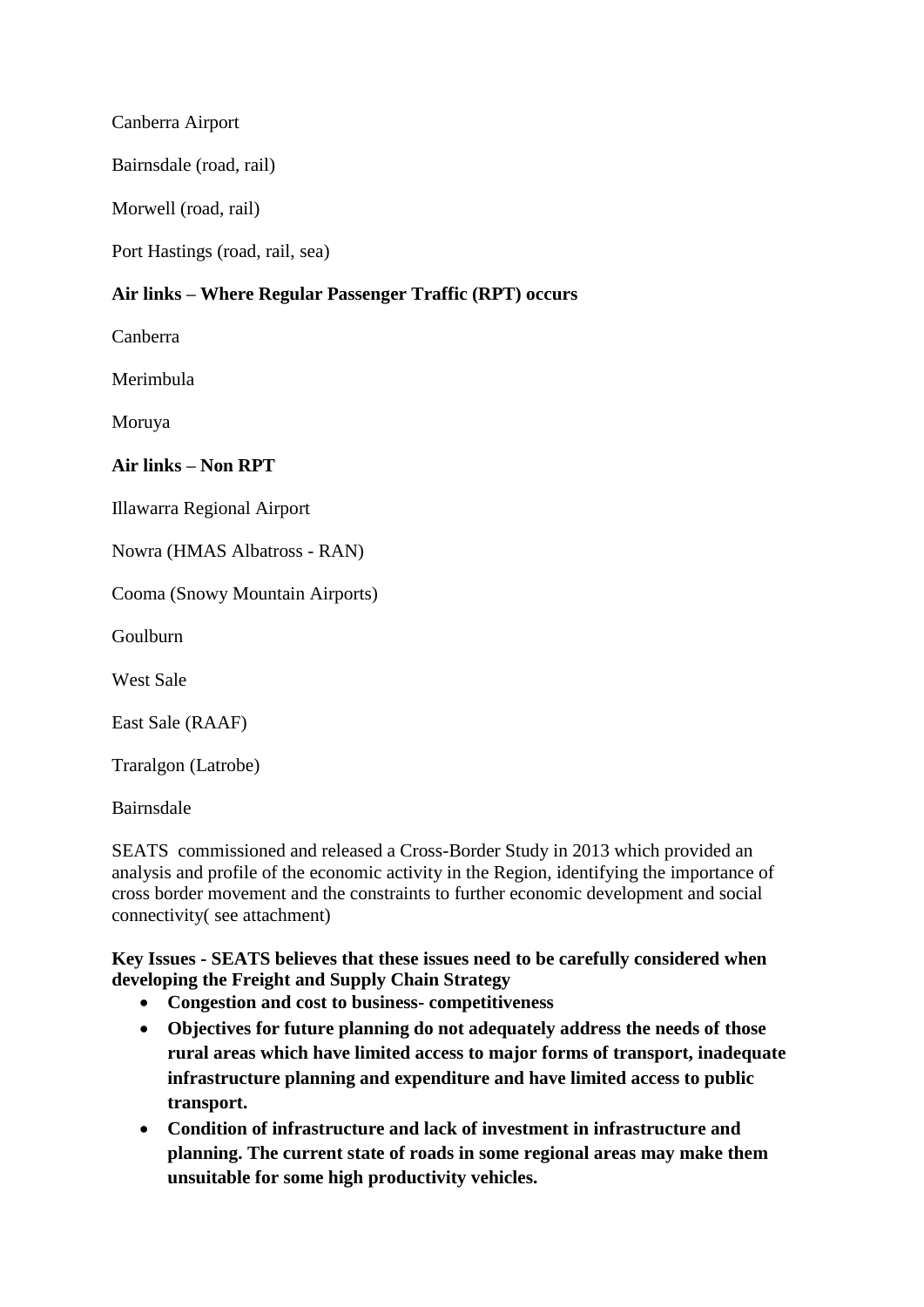- **Need to work with Councils to develop integrated regional transport plans.**
- **Provide transport linkages, both road and rail, to the future inland Rail to ensure the best productivity outcomes for the Region, NSW and Australia.**
- **Development of new and improved technologies is essential. Innovation is a key.**
- **Transport corridors need to be preserved- need to ensure the planning process is in place to set aside freight corridor reservations..**
- **Need to look at the experience of overseas strategies- best practice and success. Look at attracting Private investment and developing private/public partnerships.**
- **Broad first and last mile issues. Need to work closely with local government to see improvements.**
- **Cross-border constraint issues need to be identified and addressed.**

**SEATS recognises the contribution of all levels of Government in providing on-going financial assistance for the management of local roads and infrastructure in Regional areas through;**

- **Black Spot Funding**
- **Heavy Vehicle Safety and Productivity Program**
- **Bridges Renewal Program**
- **Financial Assistance Grants**
- **Roads To recovery Program**

**It is vital that these programs have permanent increased funding to support Regional Freight connections. This point was well supported again at the June 2017 NSW Local Roads Congress, " addressing issues on local and regional roads and to open up access by higher productivity freight vehicles to improve transport efficiency".**

**The Congress noted with great concern the "chronic" underfunding of basic road surfacing and renewal works, linking it with worsening road safety outcomes as evidenced by the increasing numbers of serious accident and fatalities on local and regional roads. This issue of safety on the freight and Supply chain network has rightfully been a major focus for some time and needs to be imbedded in the development of this National Strategy.**

Whilst SEATS recognises the validity of considering freight volumes and movements it believes that more consideration should be given to planning for expected increases in population on the south eastern seaboard and the fact that this will increase the need to transport goods into the area. Seasonal increases in population should also be considered. The road network is the lifeline of many coastal areas and employment opportunities should also be factored into the consideration of funding of network priorities.

SEATS supports an increased investment in the rail freight network and economically and socially sustainable intermodals to concentrate freight movements. More work needs to be done with the transport operators to ensure there is adequate support for safe and timely freight transport movement.

SEATS is appreciative of this opportunity to comment on the development of the National Freight and Supply Chain Strategy. Whilst we have concentrated largely on the experience of the region we represent there is a very strong argument for a Nationally consistent approach.